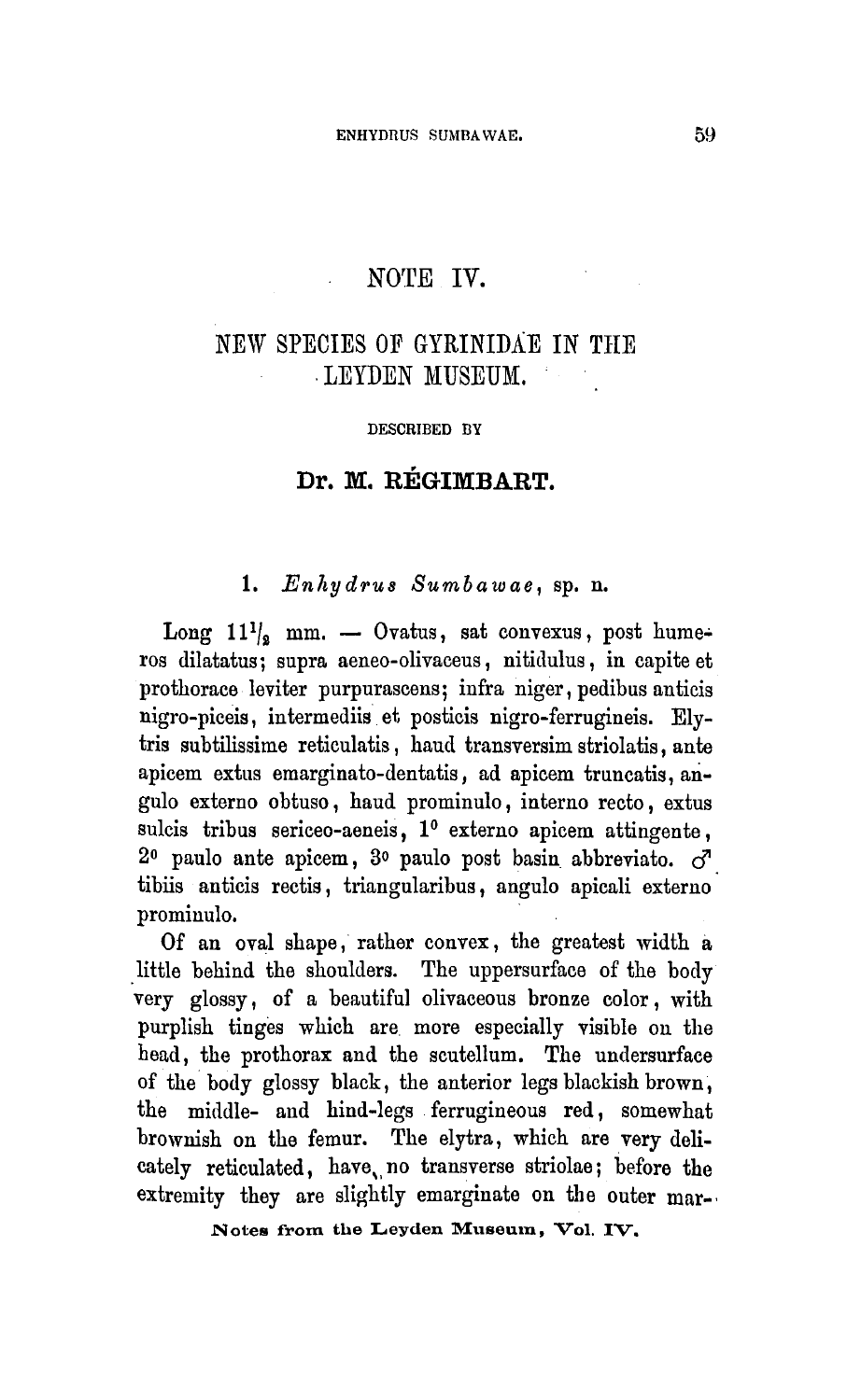gin so as to form a tooth, further on they are transversely truncated, the angles not blunted, the outer one obtuse, the inner or sutural-one rectangular. Laterally the elytra are provided with three grooves of <sup>a</sup> sericeous bronze color of which the outer one is entire, the second abbreviated at <sup>a</sup> short distance before the apex and the third marked only at the base; sometimes there are almost imperceptible traces of other grooves. The anterior tibia of the male is straight, triangular, with the outer apical angle in the shape of a short tooth which is curved outwards.

Yery closely allied to Enhydrus venator Boisd. from which it differs especially by the more ventricose and more convex shape, by the more distinct grooves of the elytra of which the third however is very short instead of being almost entire, by the outer angle of the truncation being obtuse instead of acute, and finally by the shape of the male tibiae which are straight and triangular instead of attenuated at the base.

Hab. Sumbawa (van Lansberge). — A single specimen.

### 2.  $Enhydrus$  aenescens, sp. n.

Long 10—11 mm. — Ovalis, paululum elongatus, antice ac postice parum attenuatus, depressiusculus; supra viridi-aenescens, nitidulus; infra nigro-piceus, pedibus intermediis ac posticis rufis, femoribus infuscatis; elytris leviter et remote transversim striolatis, sulcis quatuor sericeoviridibus extus notatis, ante apicem leviter emarginatodentatis, postice truncatis, angulis rectis, haud deletis.  $\sigma$ tibiis anticis angulo externo apicali prominulo.

Of <sup>a</sup> somewhat elongate oval shape, slightly attenuated at both ends. Uppersurface of the body depressed, of <sup>a</sup> greenish bronze, especially on the sides; undersurface black, often ferrugineous black; anterior legs blackish brown, the middle- and hind-legs red with the femur infuscate; sometimes the abdominal segments are reddish posteriorly. Elytra besprinkled with short transverse very fine and distant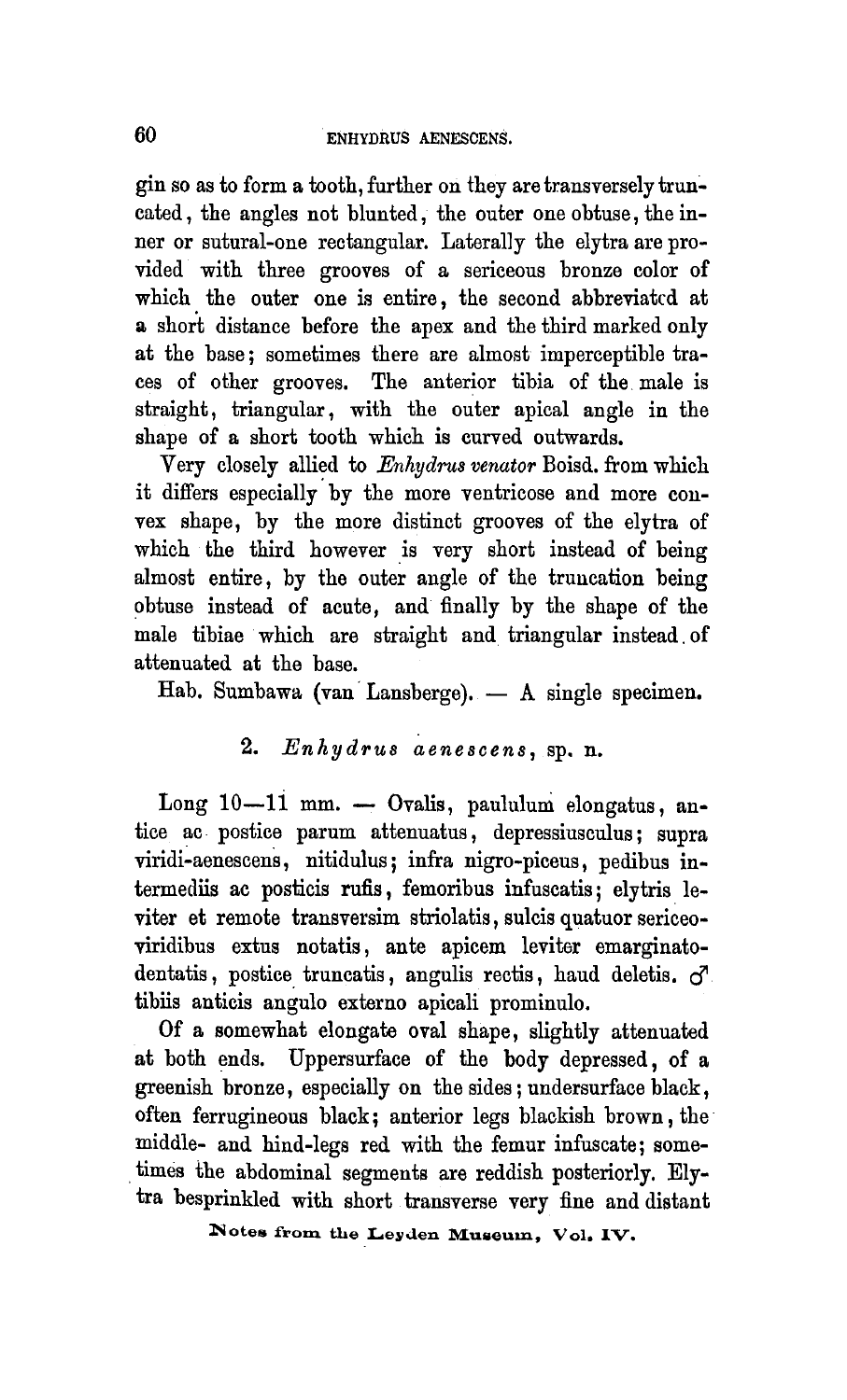striolae, laterally marked with four grooves of <sup>a</sup> sericeous green color and with a few others on the disk which however are hardly indicated, very slightly emarginate-dentate before the apex, further on truncated at almost right angles, which are not at all blunted; the truncation slightly concave. In the male the outer apical angle of the anterior tibiae projects in the shape of <sup>a</sup> tooth which is but little acute.

Hab. Timor (Macklot and Wienecke). — Several specimens of both sexes.

## 3. Dineutes  $Regionbarti$  (Ritsema in litt.), sp. n.

Long.  $18^{1}/_{2}$ -23 mm. - Ovatus, sat convexus, nitidus; supra subtilissime reticulatus, nigro-olivaceus, plus minus aeneo-micans; infra nigro-piceus, abdomine pedibusque posticis brunneo-ferrugineis; prothorace elytrisque vitta submarginali lata, opaca et sericea, apicem baud attingente, ornatis; elytris apice rotundatis, extus vix subsinuatis, angulo suturali valde obsoleto.  $\sigma^2$  femoribus anticis intus sulcatis et ante apicem dentatis; tibiis rectis, angulo apicali externo obtuso, baud deleto nec prominulo.

This magnificent species, the largest of the genus, is very closely allied to Dineutes politus Mc. Leay; it differs from it by its more regular oval and more convex sbape, by the sides and apex of the elytra being less distinctly depressed, by the anterior tibiae which are straight and not curved inwards, by the much less sinuated outer edge of the elytra and finally by the broad submarginal opaque and sericeous band, which is present on the sides of the prothorax and of the elytra, and which does not surpass the three fourths of the length of the latter. The uppersurface of the body has all over an olivaceous bronzy black color and is glossy with the exception of the sericeous band which is opaque and resplendent. The undersurface pitchy black, the middle- and hind-legs as well as the abdomen ferrugineous brown. The anterior legs are very stout; the anterior femur of the male shows on the inside at three fourths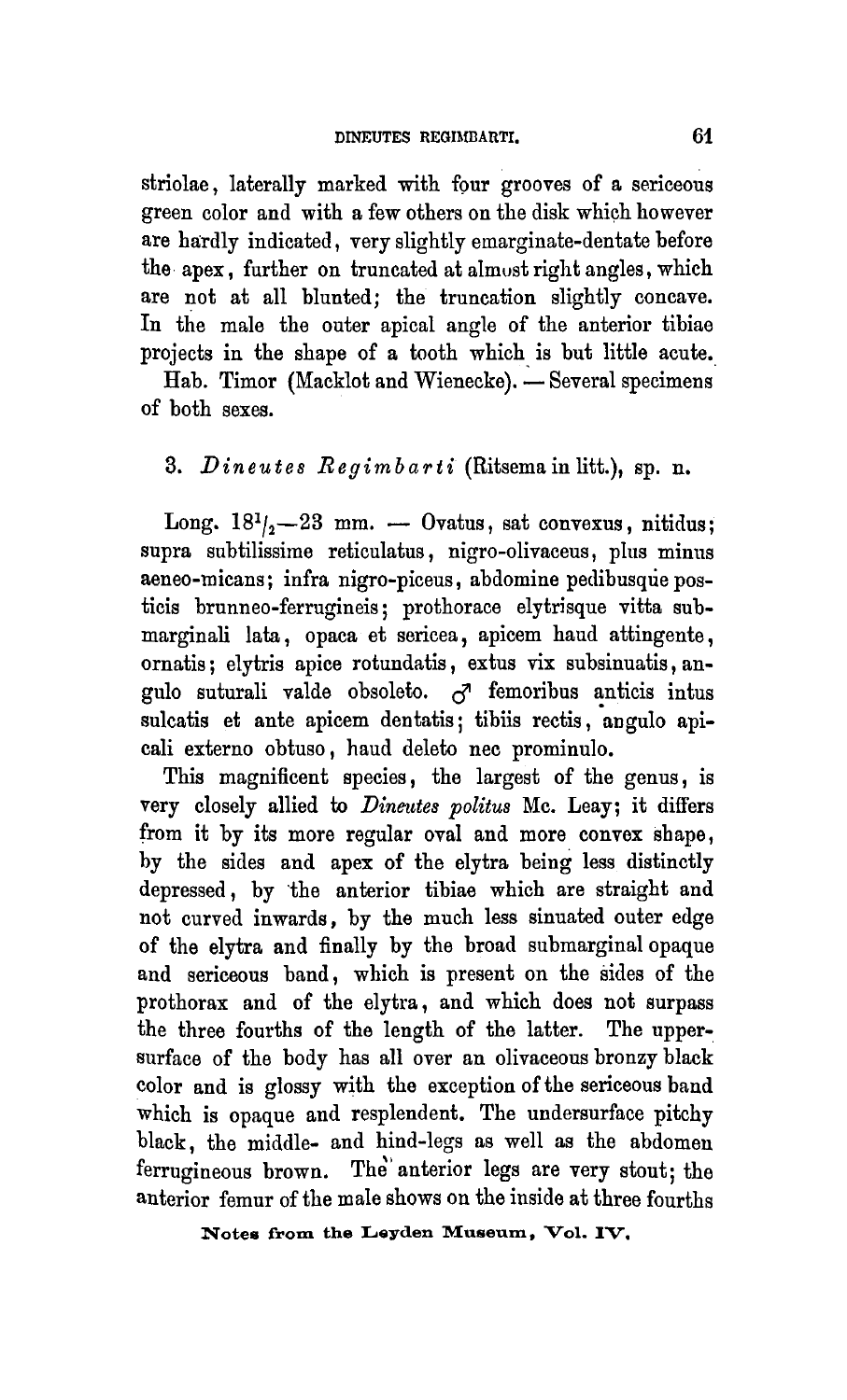of its length <sup>a</sup> double tooth, which is the termination of the edges of the groove in which the internal margin of the tibia is lodged; the tibia is straight and very feebly dilated at the apex, the exterior angle of which is obtuse, not blunted and not projecting.

Hab. Timor (Macklot). — Several specimens of both sexes.

I have retained the name of Regimbarti for this beautiful species for the sole reason that Mr. Ritsema has strongly insisted on my doing so, and I take this occasion to tender him my sincere thanks for the numerous entomological services which he does not cease to render me in the most generous way.

### 4. Dineutes Ritsemae, sp. n.

Long.  $10^{1/2} - 12$  mm.  $-$  Ovatus, antice ac postice oblique attenuatus, paululum rhomboideus, in medio convexus, ad latera et apicem depressus; infra brunneo-ferrugineus, abdominis lateribus, pedibus intermediis ac posticis rufis; capite cupreo, nitido, ad latera virescente, subtiliter reticulato; pronoto nigro-coerulescente, nitidulo, ad latera sericeoopaco; elytris subtilissime reticulatis, remote et obsolete punctulatis, extus striarum vestigia praebentibus, ante apicem leviter, fortius apud feminam, dentato-sinuatis, postice bitruncatis, baud rotundatis, ad apicem leviter dehiscentibus, angulo suturali valde obtuso, ad suturam cupreo-micantibus, utrinque latissime sericeo-opacis, coerulescentibus.  $C^7$  femoribus anticis dente valido armatis, tibiis ad basin intus incurvatis ac fortiter attenuatis.

Oval, obliquely attenuated" anteriorly and posteriorly, giving it <sup>a</sup> somewhat rhomboidal shape. The undersurface of the body is of <sup>a</sup> ferrugineous brown, the middle- and hind-legs lighter. The head bronze, glossy, with greenish tinges on the sides; the pronotum less glossy, of <sup>a</sup> bluish black color, with <sup>a</sup> broad sericeous and opaque marginal band. The elytra are convex and on the sutural region of <sup>a</sup> very glossy coppery color; they are provided with <sup>a</sup>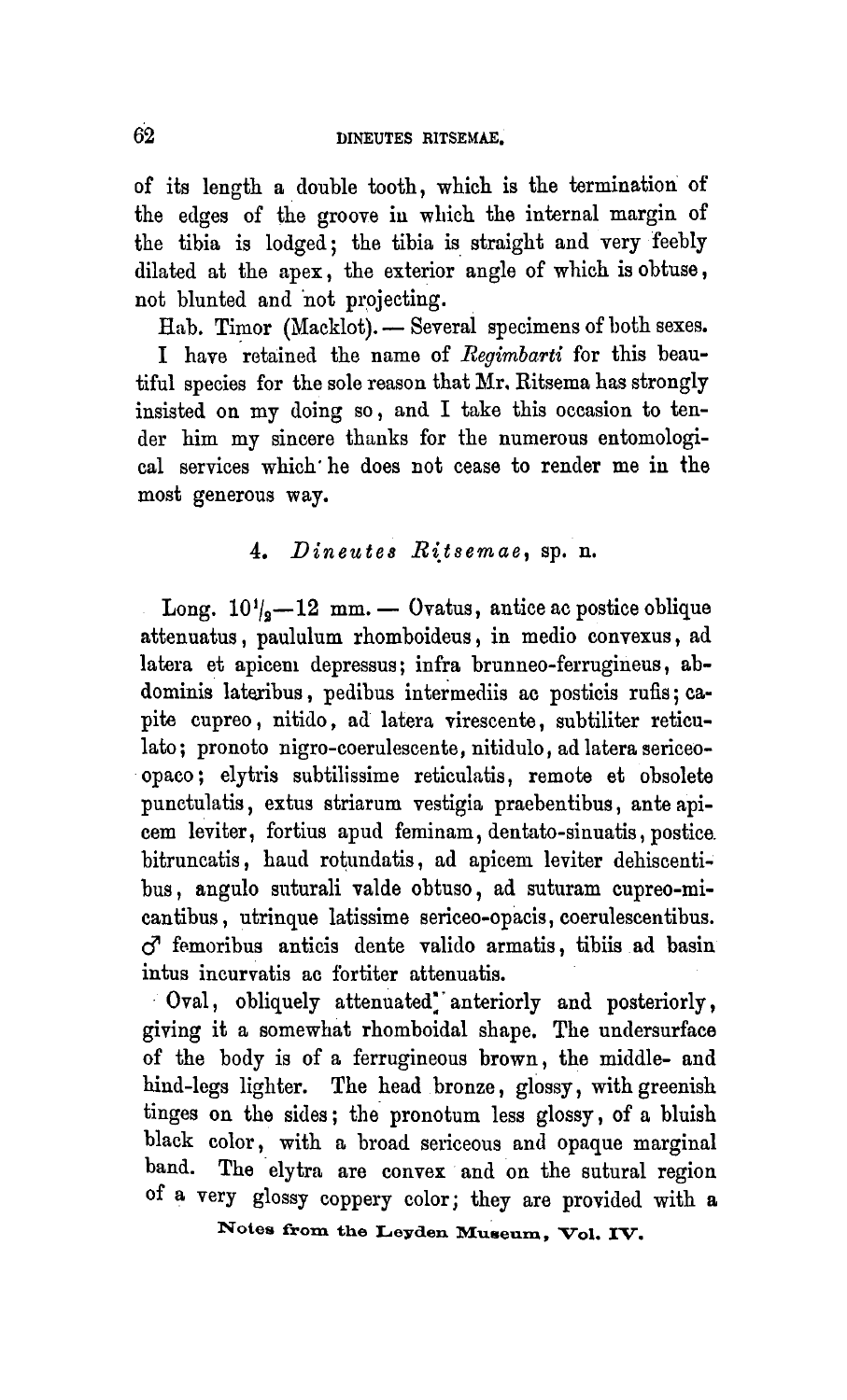broad sericeous and opaque marginal band of <sup>a</sup> steelblue color and by the aid of the magnifying glass they show fine inconspicuous parallel purplish lines and sometimes externally an indistinct narrow ferrugineous border; at the apical three fourths they are slightly dentate-sinuate, more strongly in the female, obliquely truncated posteriorly and internally, not rounded; they show at the apex <sup>a</sup> small truncation in the opposite direction, which forms with the former truncation <sup>a</sup> very obtuse and blunt angle; the sutural angle is very obtuse and blunt. The uppersurface of the body is very delicately reticulated all over and covered with <sup>a</sup> fine and very distant punctuation. In the male the anterior femur shows inwardly <sup>a</sup> broad and strong tooth and the tibia is much attenuated and curved inwards at the base.

Hab.Gorontalo: NorthCelebes (vonRosenberg).—Both sexes.

#### 5. Orectochilus validus, sp. n.

Long.  $10\frac{1}{2} - 11\frac{1}{2}$  mm. - Ovatus, latus, valde convexus; supra niger, nitidus; infra nigro-piceus, pedibus, epipleuris et ano ferrugineis; pronoto ad latera fortiter punctato et breviter tomentoso; elytris ad latera minus late et postea latius usque ad extremam suturam punctato-tomentosis, ad apicem recte truncatis, augulo externo subacuto prominulo, interno recto.  $\vec{c}$  tibiis anticis latis, angulo externo obtuso, rotuudato.

Oval, broad and very convex, of a beautiful glossy black on the uppersurface, pitchy black on the undersurface; the legs, the epipleurae and the apex of the abdomen of <sup>a</sup> ferrugineous reddish color. The tomentous border of the elytra, which is' <sup>a</sup> little narrower than that of the pronotum at the base, widens out before the middle in the  $\sigma$ , behind the middle in the Q, and attains the suture <sup>a</sup> little before the apex. The truncation is straight: the outer angle is rather acute and projecting and the inner angle is a right one. The anterior legs, especially in the  $\vec{c}$ .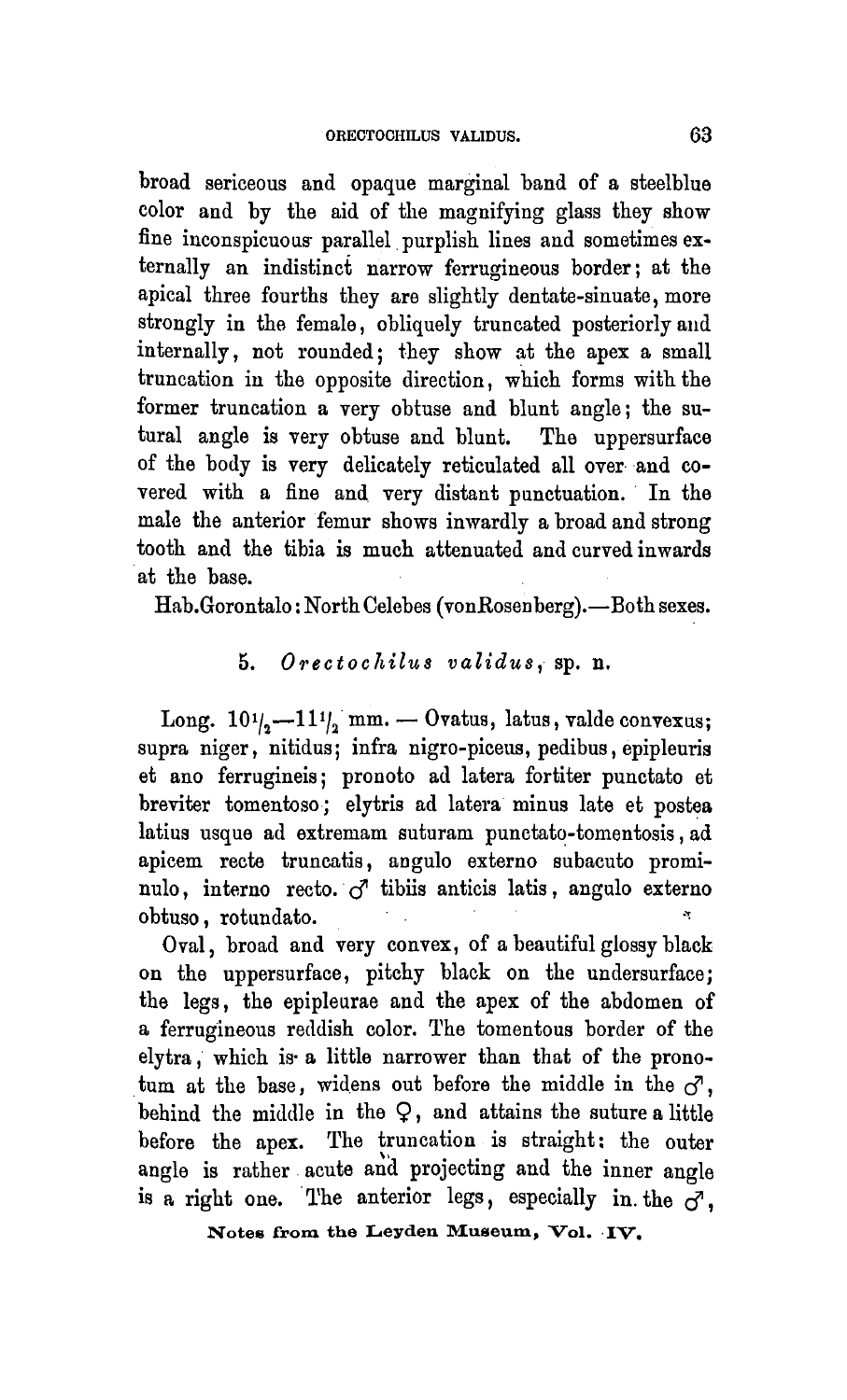are very stout, the tibiae triangularly enlarged with the outer apical angle obtuse and narrowly rounded.

Hab. Gorontalo: North Celebes (von Rosenberg). — Several specimens of both sexes.

In many collections this species bears the name of Patrus Celebianus Deyr.

### 6. Orectochilus conspicuus, sp. n.

Long.  $10^{1}/_{2}$ -12 mm. - Ovatus, sat elongatus, valde convexus, postice vix attenuatus; supra subtilissime reticulatus, nitidulus, niger, anguste fulvo-marginatus; infra nigro-piceus, pedibus anticis nigro-ferrugineis, posticis atque ultimis abdominis segmentis rufo-ferrugineis, epipleuris flavis. Prothorace utrinque sat late (latius antice) punctatotomentoso; elytris ad apicem paulo oblique truncatis, angulo externo leviter acuto , prominulo, interno recto, utrinque ad basin minus late, postice latissime usque ante apicem suturae punctato-tomentosis.  $\sigma^2$  tibiis anticis rectis, latis, angulo apicali externo recto, baud prominulo nec deleto; tarso tibia latiore, breviter ovato.

Oval, rather elongate, very convex and hardly attenuated commencing from the first fourth of the elytra; uppersurface of a beautiful rather glossy black, with <sup>a</sup> narrow fulvous border on the prothorax and elytra; undersurface pitchy black, the anterior legs of <sup>a</sup> ferrugineous black, the middle- and hind-legs, as well as the four apical segments of the abdomen of <sup>a</sup> ferrugineous red, the epipleurae of a beautiful yellow. Sides of the prothorax strongly punctured and covered with a short and yellowish toment forming <sup>a</sup> band which is <sup>a</sup> little broader anteriorly than posteriorly. Elytra provided with <sup>a</sup> broad similar punctatetomentous border which is situated in the continuation of that of the prothorax and regularly widens out so that it attains the suture at about three fourths of its length. The elytra are somewhat obliquely truncated at the apex, with the outer angle rather acute and slightly projecting; the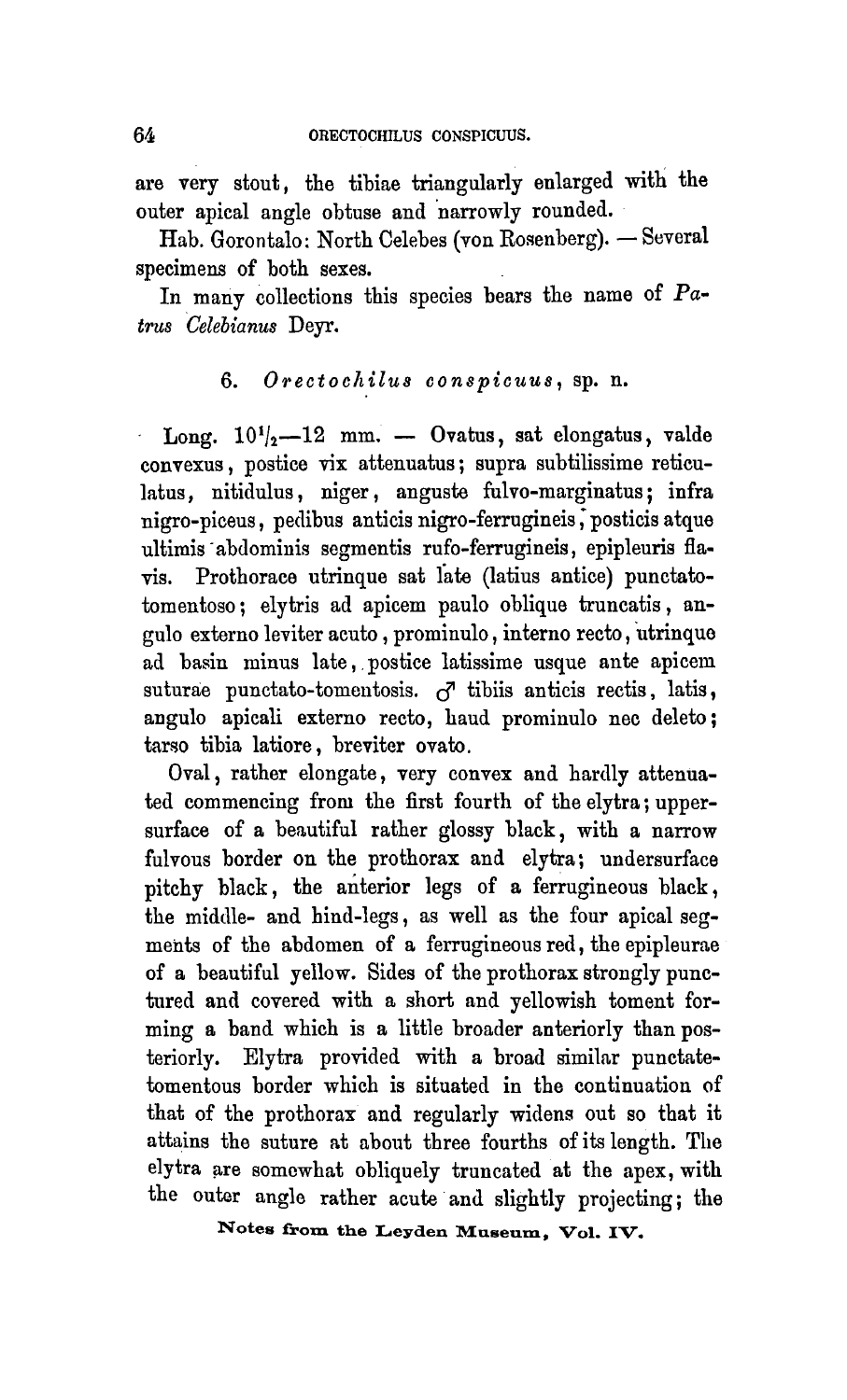sutural angle is a right one. In the  $\sigma$  the anterior legs are stout, the tibiae broadly triangular, with the outerapical angle rectangular, not obtuse and not projecting; the tarsus, which is somewhat broader at the base than the tibia, has a shortened oval shape. In the  $Q$  the tibia is as usual less broad and the outer angle is very blunt.

Hah. Rambodde: Ceylon (Felder), — Two specimens.

## 7. Orectochilus bipartitus, sp. n.

Long.  $6^{1}/_{4}$  mm.  $-$  Ovatus, sat elongatus, convexus, antice et postice paululum attenuatus; supra nitidissimus, niger, anguste flavo-marginatus; subtus nigro-piceus, pedibus ultimisque abdominis segmentis rufis, epipleuris flavis. Labro rotundato, nigro', antice rufo-marginato; prothorace utrinque late (latius antice) punctato-tomentoso; elytris ad apicem paulo oblique truncatis, angulo externo obtuso, baud deleto, interno fere recto, leviter deleto, ab humero ad extremam suturam bipartitis: interna pars laevis, nitidissima, parce et leviter punctulata, obsolete quadrisulcata; pars externa crebre punctato-tomentosa.  $\vec{\sigma}$  ignotus.  $\Omega$  tibiis anticis rectis, angulo externo obtusiusculo, valde deleto.

This species is closely analogous to Orectochilus marginipennis Aubé (subsulcatus Régimb.<sup>1</sup>), but may be distin guished from it by several characteristics which will here be enumerated: somewhat larger size and somewhat more elongate shape, less ventricose at the shoulders; black labrum, bordered with red at the front margin, whereas it is entirely yellow in the other species; the tomentous border of the prothorax is broader, that of the elytra very broad, triangular and dividing the elytra diagonally from the inner portion of the shoulder down to the sutural angle in two portions of about equal size: the inner smooth portion showing only four superficial glossy grooves, whereas

1) Notes from the Leyden Museum. Vol. II (1880) p. 215. - Midden-Sumatra. Dl. IV, afd. 6 (Colcoptera) p. 12; pl. I, fig. 10.

Notes from the Leyden Museum, Vol. IV.

5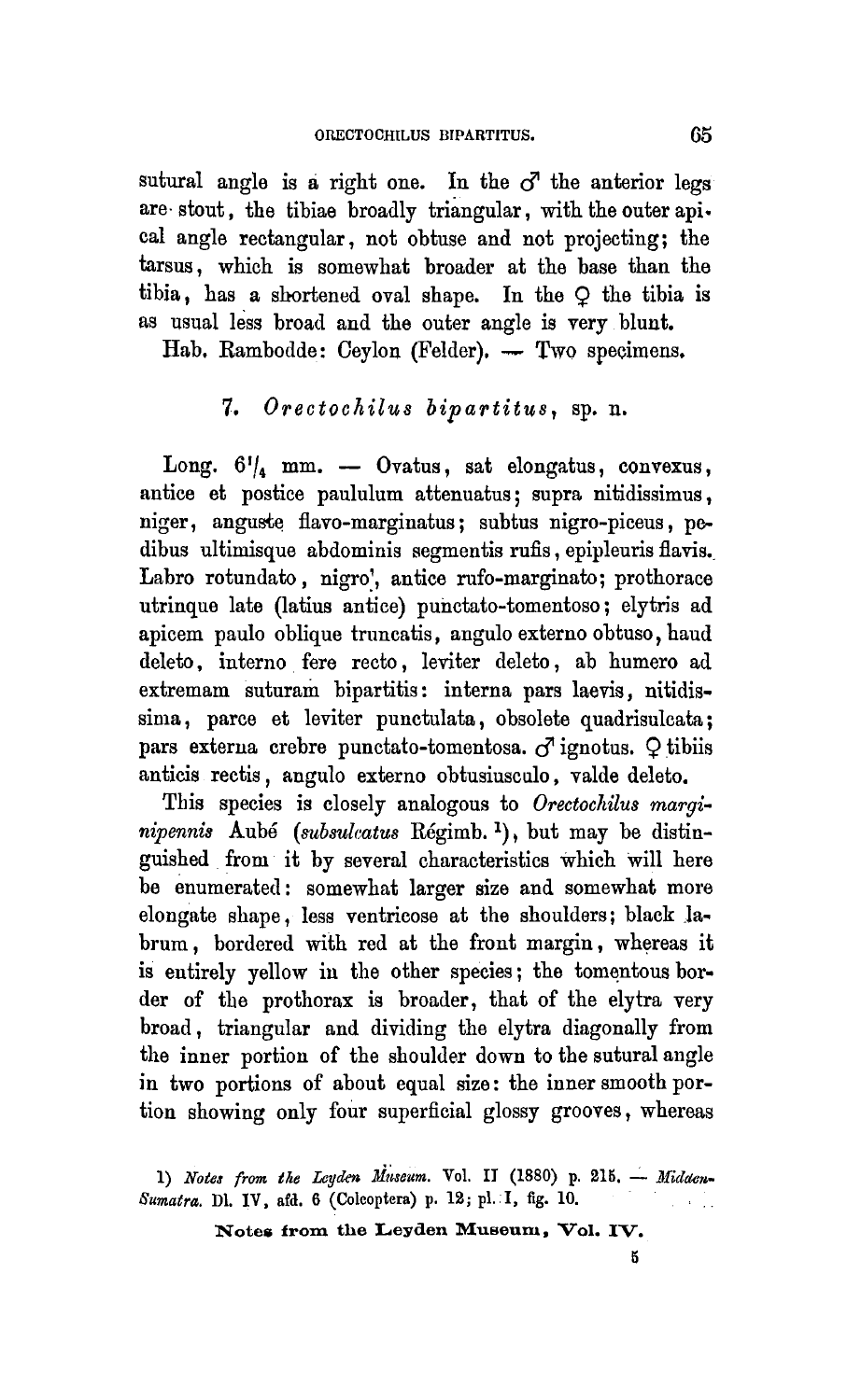in marginipennis the tomentous portion is much less developed and the glossy portion, which is visibly reticulated, provided with five glossy grooves; finally in the new species the truncation of the elytra is <sup>a</sup> little more convex and the outer angle less pronounced.

Hah. Java (Blume). — A single Q.

N. B. I here re-establish the synonymy: Orectochilus sub $suler 1$  and it constant the symbol of  $s$  as I have convinced myself of this by comparison with the type specimen of Aube, from the Collection of Mr. Chevrolat, which is now in the collection of the Brussels Museum. Aube has wholly neglected to mention the superficial grooves of the smooth portion of the elytra, which had led-me to believe the species to be undescribed,

#### 8. Orectochilus lucidus, sp. n.

Long.  $5^{11}$ <sub>2</sub> mm. - Ovatus, sat elongatus, valde convexus, gibbosus, antice et postice satis attenuatus; supra nitidissimus, uiger, anguste flavo-marginatus; infra nigroferrugineus, thorace medio, abdomine pedibusque rufescentibus; labro rotundato, nigro; prothorace utrinque late (latius antice) punctato-tomentoso; elytris laevibus, ad apicem paulo oblique truncatis, angulo externo obtuso, leviter deleto, interno fere recto, haud deleto, utrinque sat late, postice latius, usque paulo ante apicem suturae puntatotomentosis.  $\sigma$  ignotus.  $\varphi$  tibiis anticis rectis, angulo externo obtuso, valde deleto.

Oval, moderately elongate, rather attenuated at both ends, very convex, with the elytra gibbous; uppersurface of <sup>a</sup> very glossy beautiful black, narrowly margined with yellow, undersurface ferrugineous black, the middle of the sternum, the abdomen and the legs reddish. Labrum rounded, black; the tomentous border of the prothorax tolerably broad, that of the elytra, of the same width on the sides, widens out posteriorly and attains the suture <sup>a</sup> little before the apex; the outer angle of the truncation is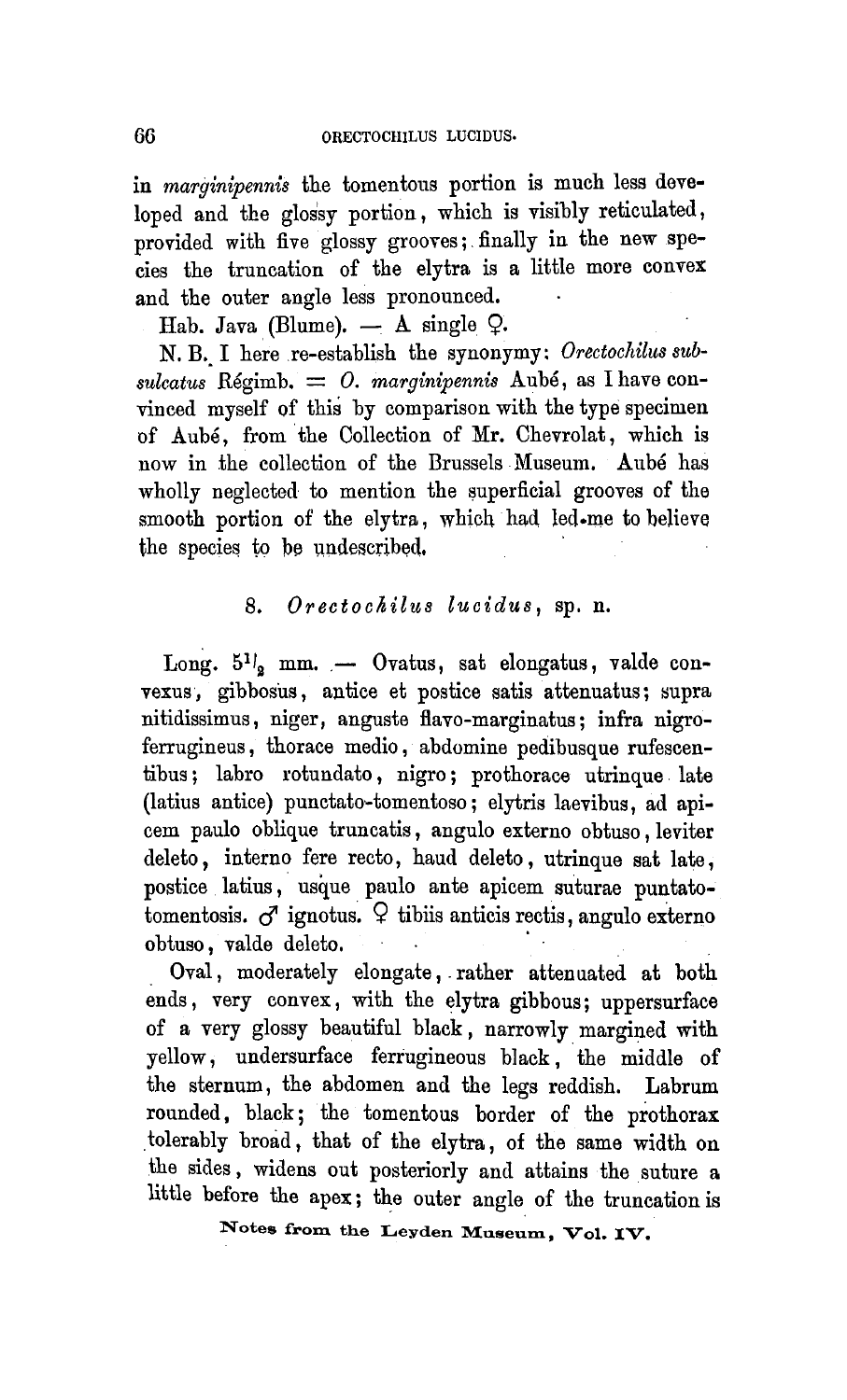obtuse, slightly blunted, the inner one almost rectangular and not blunted.

Hab. Java (Blume).  $- A$  single  $\circ$ .

## 9. Orectochilus Ritsemae, sp. n.

Long. 8 mm. — Oblongus, valde elongatus, ad humeros inflatus, ad suturam fortiter convexus, gibbosus; supra nitidissimus, nigro-aeneus, angustissime luteo-marginatus; subtus brunneo-ferrugineus, abdomine, epipleuris, pedibus et antennis rufescentibus. Labro semicirculari, nigro; prothorace subparallelo, ad latera paulo latius antice quam postice punctato-tomentoso; elytris paulo oblique truncatis (truncatura extus convexa et sinuata, apgulis rectis haud deletis), in medio laevibus, subtiliter et remote punctulatis, ad latera valde irregulariter punctato-tomentosis; haec regio tomentosa, antice angustissima, ante medium in duobus lobis transversim juxtapositis et ad medium in tertio lobo sat dilatatur, postea multo ante apicem Oblique suturam attingit. Tibiis anticis intus leviter incurvatis.  $\sigma^2$ ignotus.

Oblong, very elongated, very convex and gibbous at the sutural region , swollen at the base of the elytra with the thoracico-elytral angle well marked; the uppersurface very glossy, of <sup>a</sup> beautiful bronzy black, with <sup>a</sup> narrow yellow edge on the prothorax and on the elytra. Undersurface of the body of <sup>a</sup> blackish brown, with the abdomen , the epipleurae, the legs and the antennae reddish. Labrum semi-circular, very protruding andblack. Prothorax almost parallel, with <sup>a</sup> rather narrow tomentous border especially posteriorly. The truncation of the elytra somewhat oblique, and somewhat convex and sinuate outwardly, the angles rectangular, not blunted. The elytra are smooth in the middle, and provided with <sup>a</sup> few very fine and distant punctures; the punctate-tomentous region is very irregular: it forms a very narrow margin at the first fourth of the elytra, widens out at this point very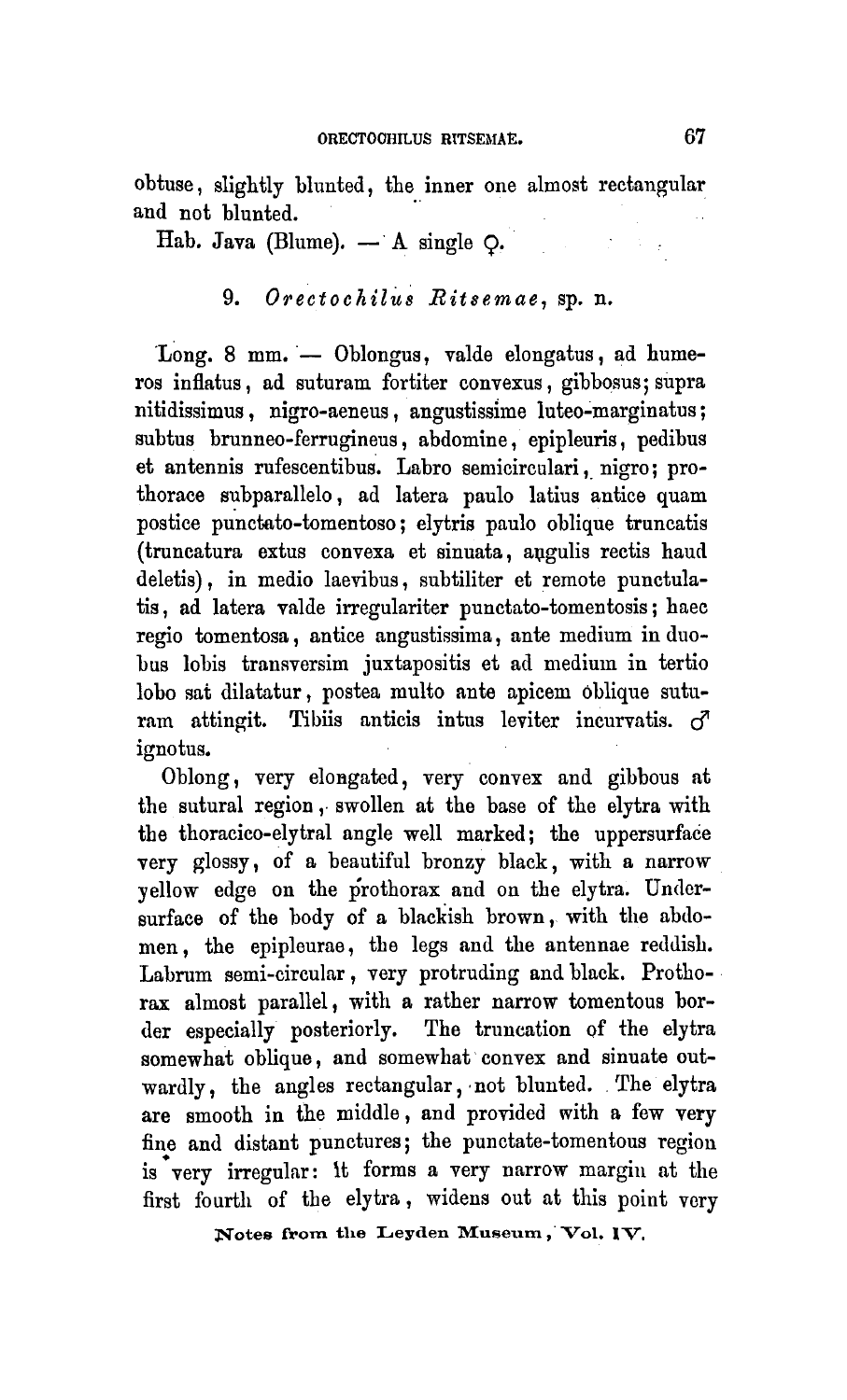suddenly into two equal, transversely confluent lobes and a second time at the middle into a third single similar lobe, and finally it attains the suture in an oblique direction towards the three fourths of its length; these three lobes are rounded, rather narrow, and directed forwards. The tibia is slightly curved.

Hab. Java (Blume).

The Leyden Museum only possesses a single  $\varphi$  specimen of this species which is especially remarkable by the pattern on the elytra; in the male this pattern must be somewhat different.

# 10, Orectochilus suturalis, sp. n.

Long.  $10^{1/2}$  mm. - Elongato-ovalis, valde convexus; infra testaceo-ferrugineus, pectore ad latera, abdomine ad basin nigricantibus; pedibus anticis nigris, femoribus praeter ad apicem nigris, intermediis ac posticis pallide testaceis; capite coeruleo-viridi, subtilissime reticulato, ad latera tomentoso, labro aeneo, valde punctato-piloso, antice longissime ciliato; prothorace tenuiter coriaceo-reticulato, aeneo, plus minus transversim purpureo, ad latera late punctato et argentato-tomentoso, anguste luteo-marginato; elytris truncatis, anguste luteo marginatis, valde punctatis, argeutato-tomentosis; costa discoidali postice abbreviata, spatio suturali lato, post basin  $\sigma$ , ante apicem  $\Omega$  abbreviato glabris, baud punctatis, subtilissime reticulatis; truucatura leviter convexa, extus sinuato emarginata, angulo externo prominulo, acuto, interno recto.  $\overline{c}$  tibiis anticis angulo apicali externo recto.

This beautiful species is closely allied to Orectochilus bicostatus Bohem. but differs from it by the following characteristics: the costa of the elytra not exceeding two thirds of their length; the glossy sutural region not exceeding the same point in the  $Q$ , and in the  $\sigma$  hardly attaining one fourth of their length, whereas in the other species it is of equal length in both the sexes and reaches at least

Notes from the Leyden Museum, Vol. IV.

68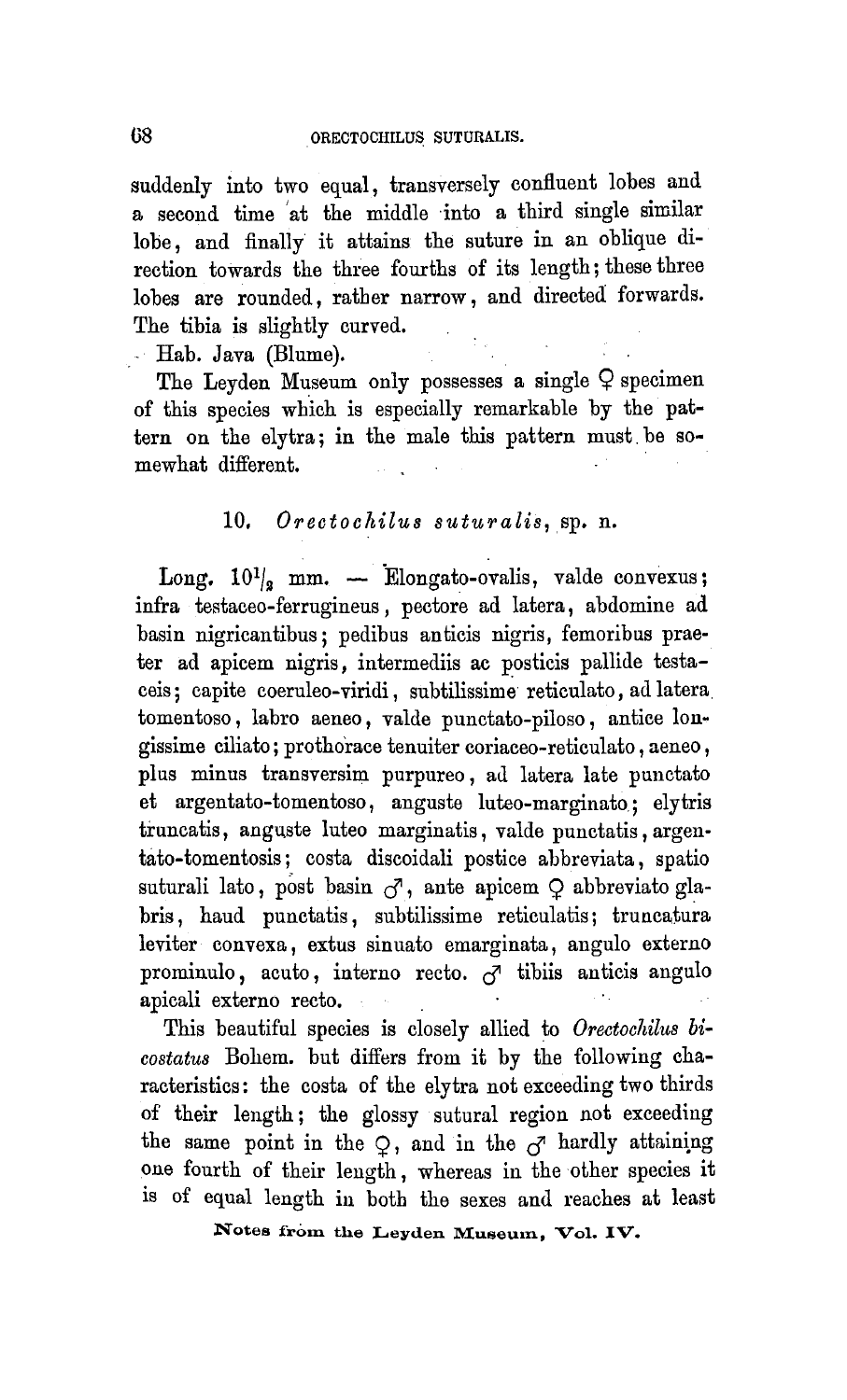as far as the three fourths; uudersurface of the body with the sides of the sternum, the first abdominal segment and the base of the second one of <sup>a</sup> beautiful black, which is well marked off against the yellow colour of the other portions; finally the anterior tibiae are black, not yellowish, and their outer apical angle is less acute and somewhat more curved outwards.

Hab. Natal: South Africa (Pinsch). — A single specimen.

# 11. Gyretes scaphidiformis, sp. n.

Long.  $6^{1}/_{2}$  -7 mm. - Ovatus, brevis, valde convexus; supra nitidissimus, coeruleo-niger, infra piceo-niger; pectore medio et abdominis segmentis (praeter primum) rufoferrugineis, pedibus et epipleuris rufis; prothorace ad latera, latius antice, punctato-tomentoso; elytris postice ferrugineo stricte vix limbatis, anguste ad latera, latius ad apicem et usque ad extremam suturam punctato-tomentosis, fere recte truncatis, angulis rectis, haud deletis.  $\sigma^2$  tibiis anticis angulo externo recto; tarso parum dilatato, tibia paulo angustiore.

Very closely allied to Gyretes morio Aube, but <sup>a</sup> little larger, shorter and more convex; tomentous border of the elytra widening out somewhat more suddenly posteriorly and only towards the two thirds of their length. This border only reaches the suture at <sup>a</sup> very short distance before the apex; the truncation hardly oblique; undersurface of the body black, with the middle of the sternum and the abdomen (with the exception of the first segment) of a more or less reddish ferrugineous color, whereas the entire undersurface is ferrugineous in morio. In the  $\sigma$ the anterior tibiae are but little dilated, the outer angle is rectangular and only slightly projecting; the tarsus is very slightly dilated and <sup>a</sup> little less broad than the tibia.

Hab. Bogota: Columbia (van Lansberge).  $-$  A  $_{\mathcal{O}}$  and a Q.

The Leyden Museum moreover possesses a  $\sigma$  individual (also from Columbia) which I can as yet only arrange un-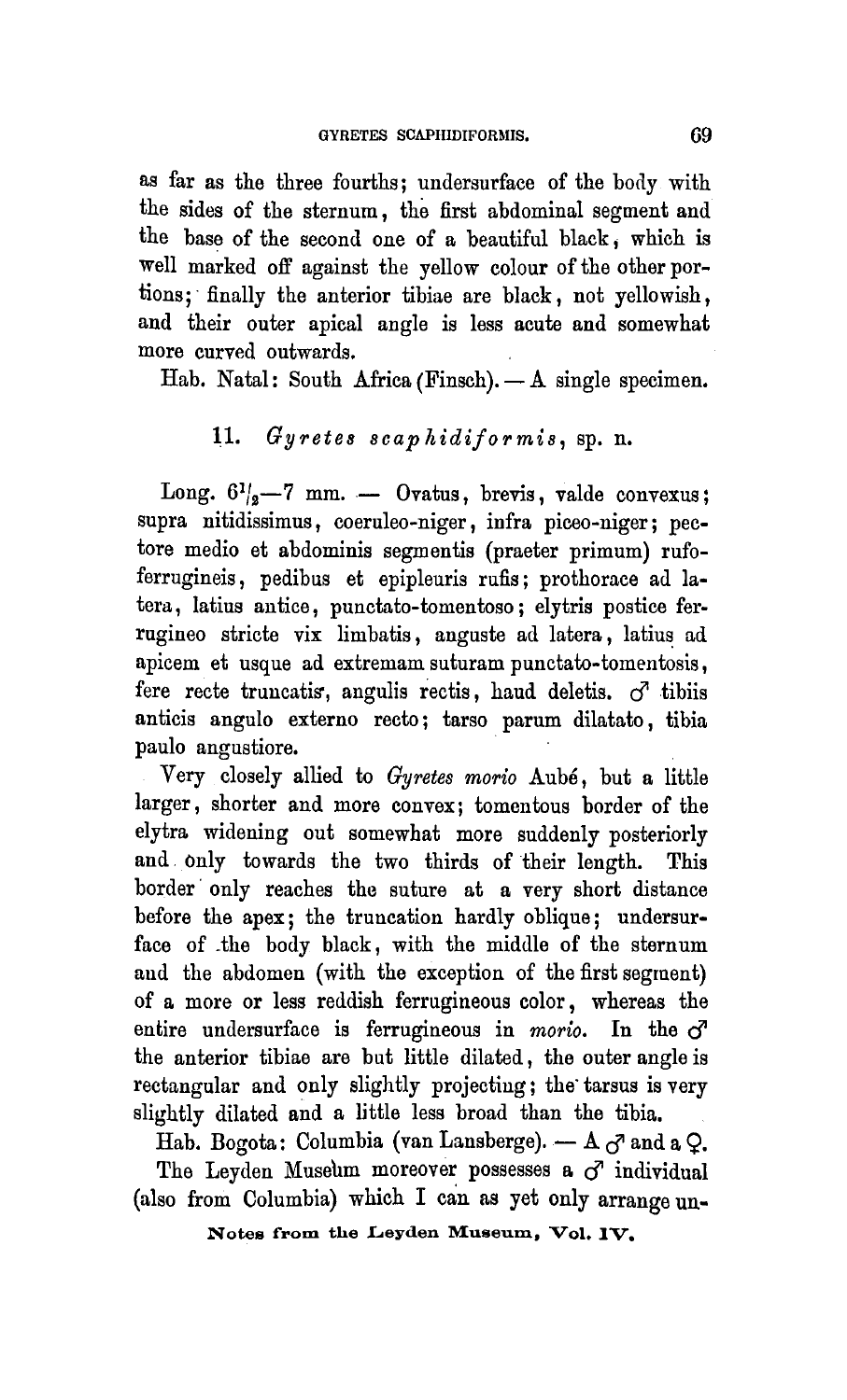der this species; it only differs from scaphidiformis by the somewhat smaller size (hardly <sup>6</sup> mm.) and by the tomentous border of the elytra, which widens out very suddenly in the middle, forming here a projection in the shape of an obtuse angle, and attains the suture at <sup>a</sup> somewhat larger distance from the apex.

## 12. Gyretes glabratus, sp. n.

Long.  $5^{1}_{8}-6$  mm. - G. cincto Germ. simillimus. Ovatus, convexus, postice paululum attenuatus, supra nitidissimus, nigro-coeruleus, plus minus iricolor, anguste luteomarginatus; subtus nigro-piceus, pectore medio, abdominis apice pedibusque rufis, epipleuris flavis; prothorace anguste ad latera punctato-tomentoso; elytris ad apicem paulo oblique truncatis (Q magis oblique), angulis rectis, haud deletis; elytris angustissime utrinque <sup>a</sup> medio et ad truncaturam punctato-tomentosis.  $\sigma$  tibiis anticis angulo apicali externo ohtuso, vix deleto; tarso dilatato, oyato.

This species is closely allied to Gyretes cinctus Germ, but differs from it by the following characteristics: the tomentous border of the prothorax is a little narrower; that of the elytra begins on the middle as <sup>a</sup> narrow edge which posteriorly widens out inconspicuously and, accompanying the contour of the outer edge and of the truncation, attains the suture scarcely before the apex; the outer apical angle of the anterior tibia of the  $\sigma$  is obtuse and hardly blunted, whereas it is strongly rounded in cinctus; tarsus likewise dilated and oval.

Hab. Brasil (Mus. Berol., von Winthem and Veth). — Both sexes.

## 13. Gyretes pygmaeus, sp. n.

Long.  $4\frac{1}{2}$  mm.  $-$  Ovalis, valde convexus; supra nitidissimus, coeruleo-niger, tenuissime luteo marginatus; infra nigro-piceus, pectore medio, abdomine pedibusque anticis